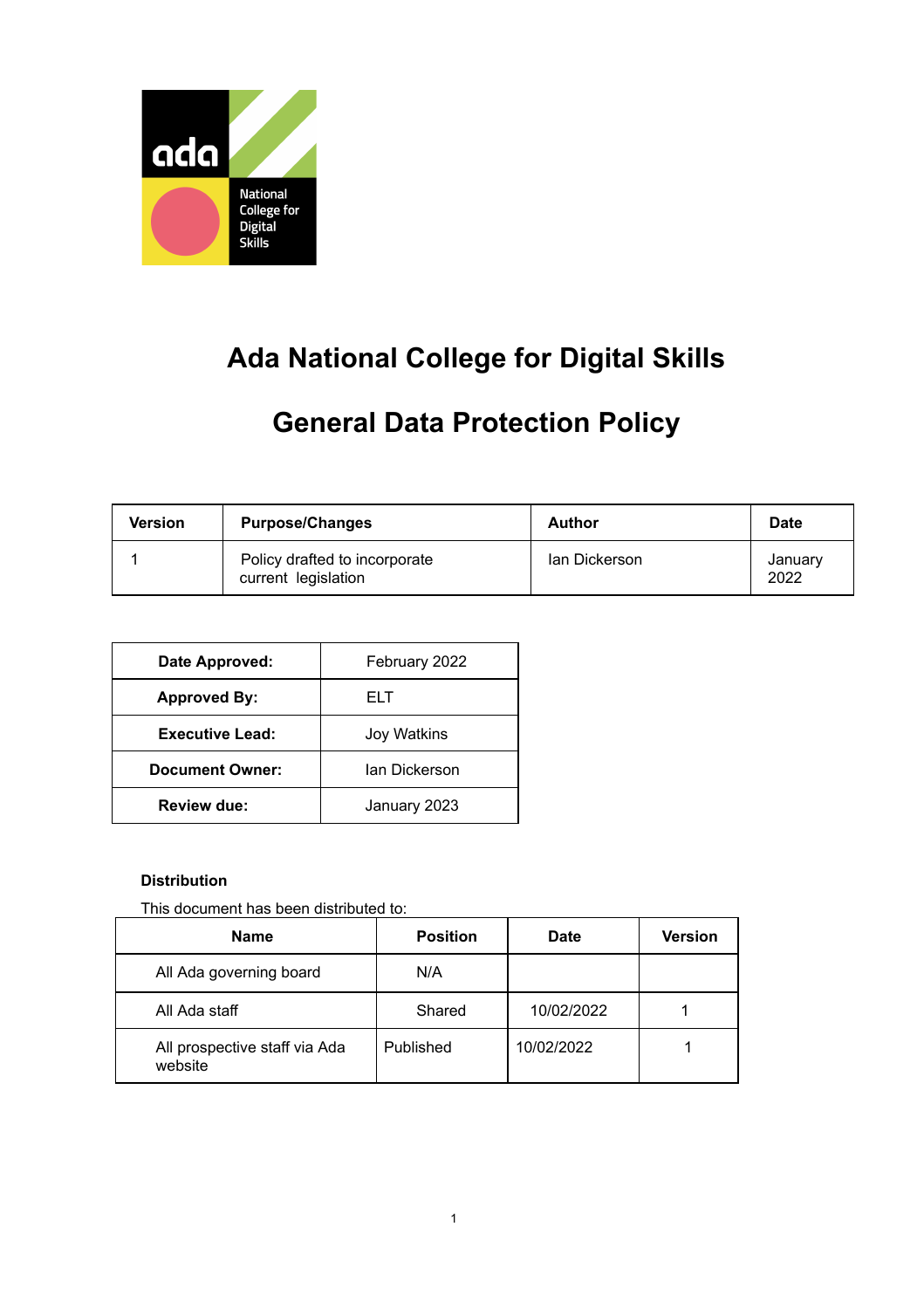## **TABLE OF CONTENTS**

| $\mathbf{1}$ . | <b>OVERVIEW</b>                                                                       | 2              |
|----------------|---------------------------------------------------------------------------------------|----------------|
| 2.             | <b>ABOUT THIS POLICY</b>                                                              | $\overline{2}$ |
| 3.             | <b>DEFINITIONS</b>                                                                    | 2              |
| 4.             | <b>COLLEGE PERSONNEL'S GENERAL OBLIGATIONS</b>                                        | $\overline{4}$ |
| 5.             | DATA PROTECTION PRINCIPLES                                                            | 5              |
| 6.             | LAWFUL USE OF PERSONAL DATA                                                           | 6              |
| 7.             | <b>TRANSPARENT PROCESSING - PRIVACY NOTICES</b>                                       | $\overline{7}$ |
| 8.             | DATA QUALITY - ENSURING THE USE OF ACCURATE, UP TO DATE AND RELEVANT<br>PERSONAL DATA | 8              |
| 9.             | PERSONAL DATA MUST NOT BE KEPT FOR LONGER THAN NEEDED                                 | 9              |
|                | 10. DATA SECURITY                                                                     | 10             |
|                | 11. DATA BREACH                                                                       | 10             |
|                | 12. APPOINTING CONTRACTORS WHO ACCESS THE COLLEGE'S PERSONAL DATA                     | 11             |
|                | 13. INDIVIDUALS' RIGHTS                                                               | 13             |
|                | 14. MARKETING AND CONSENT                                                             | 14             |
|                | 15. AUTOMATED DECISION MAKING AND PROFILING                                           | 15             |
|                | 16. DATA PROTECTION IMPACT ASSESSMENTS (DPIA)                                         | 15             |
|                | 17. TRANSFERRING PERSONAL DATA TO A COUNTRY OUTSIDE THE EEA                           | 16             |

## <span id="page-1-0"></span>**1.** OVERVIEW

The College's reputation and future growth are dependent on the way the College manages and protects Personal Data. Protecting the confidentiality and integrity of Personal Data is a key responsibility of everyone within the College.

As an organisation that collects, uses and stores Personal Data about its employees, suppliers (sole traders, partnerships or individuals within companies), employer partners, students, trustees, parents and visitors, the College recognises that having controls around the collection, use, retention and destruction of Personal Data is important in order to comply with the College's obligations under Data Protection Laws and in particular its obligations under Article 5 of GDPR.

The College has implemented this Data Protection Policy to ensure all College Personnel are aware of what they must do to ensure the correct and lawful treatment of Personal Data. This will maintain confidence in the College and will provide for a successful working and learning environment for all.

College Personnel will receive a copy of this Policy when they start and may receive periodic revisions of this Policy. This Policy does not form part of any member of the College Personnel's contract of employment and the College reserves the right to change this Policy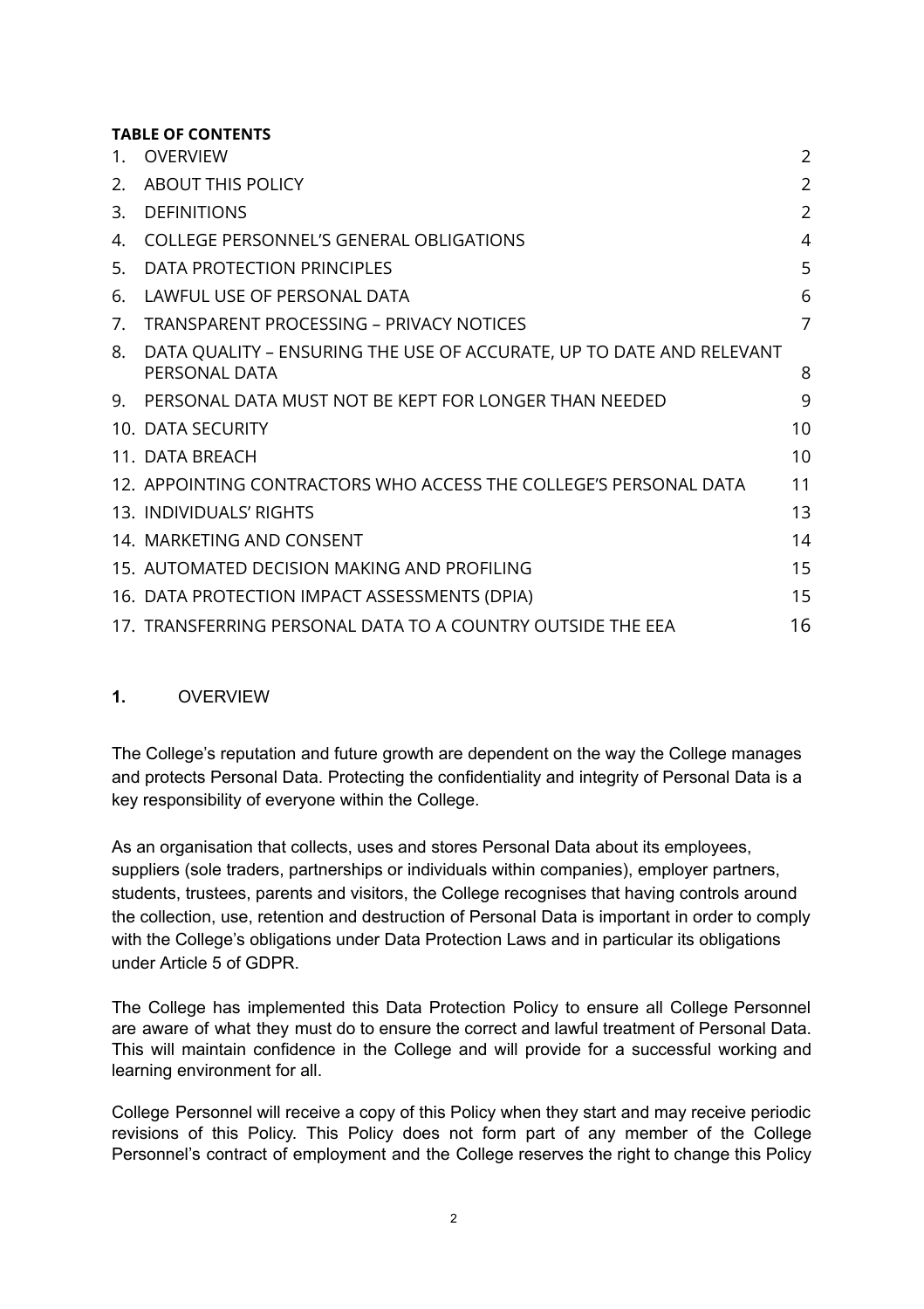at any time. All members of College Personnel are obliged to comply with this Policy at all times.

If you have any queries concerning this Policy, please contact our Data Protection Lead, who is responsible for ensuring the College's compliance with this Policy.

### <span id="page-2-0"></span>**2.** ABOUT THIS POLICY

This Policy (and the other policies and documents referred to in it) sets out the basis on which the College will collect and use Personal Data either where the College collects it from individuals itself, or where it is provided to the College by third parties. It also sets out rules on how the College handles uses, transfers and stores Personal Data.

<span id="page-2-1"></span>It applies to all Personal Data stored electronically, in paper form, or otherwise.

### **3.** DEFINITIONS

**College** – Ada, National College for Digital Skills and any subsidiaries

**College Personnel** – Any College employee, worker or contractor who accesses any of the College's Personal Data and will include employees, consultants, contractors, and temporary personnel hired to work on behalf of the College

**Controller** – Any entity (e.g. company, organisation or person) that makes its own decisions about how it is going to collect and use Personal Data. A Controller is responsible for compliance with Data Protection Laws. Examples of Personal Data of which the College is the Controller include employee details or information the College collects relating to students. The College will be viewed as a Controller of Personal Data if it decides what Personal Data the College is going to collect and how it will use it.

A common misconception is that individuals within organisations are the Controllers. This is not the case. It is the organisation itself which is the Controller.

**Data Protection Laws** – The General Data Protection Regulation (Regulation (EU) 2016/679) and all applicable laws relating to the collection and use of Personal Data and privacy and any applicable codes of practice issued by a regulator including in the UK, the Data Protection Act 2018.

**Data Protection Lead –** Ian Dickerson [ian@ada.ac.uk](mailto:ian@ada.ac.uk) 020 3105 0125

**Data Protection Officer –** Turn It On [dpo@turniton.co.uk](mailto:dpo@turniton.co.uk) 01865 597620 (option 3 - GDPR)

**EEA** – Austria, Belgium, Bulgaria, Croatia, Republic of Cyprus, Czech Republic, Denmark, Estonia, Finland, France, Germany, Greece, Hungary, Iceland, Ireland, Italy, Latvia, Liechtenstein, Lithuania, Luxembourg, Malta, Netherlands, Norway, Poland, Portugal, Romania, Slovakia, Slovenia, Spain, Sweden and the UK.

**ICO** – the Information Commissioner's Office, the UK's data protection regulator.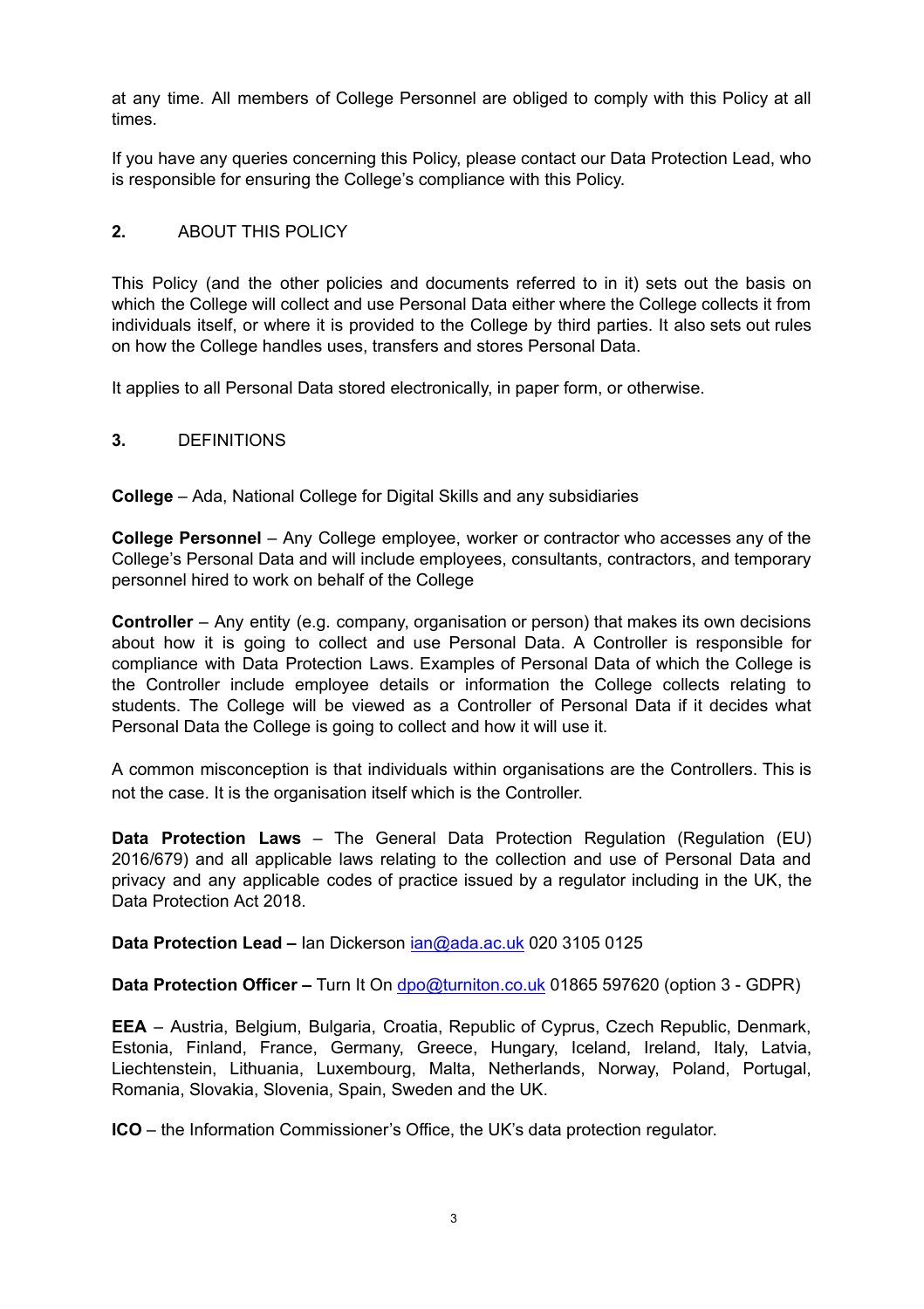**Individuals** – Living individuals who can be identified, *directly or indirectly*, from information that the College has. For example, an individual could be identified directly by name, or indirectly by gender, job role and office location if you can use this information to work out who they are. Individuals include employees, students, parents, visitors and potential students. Individuals also include partnerships and sole traders.

**Personal Data** – Any information about an Individual (see definition above) which identifies them or allows them to be identified in conjunction with other information that is held. It includes information of this type, even if used in a business context.

Personal data is defined broadly and covers things such as name, address, email address (including in a business context, email addresses of Individuals in companies such as firstname.surname@organisation.com), IP address and also more sensitive types of data such as trade union membership, genetic data and religious beliefs. These more sensitive types of data are called "Special Categories of Personal Data" and are defined below. Special Categories of Personal Data are given extra protection by Data Protection Laws.

**Processor** – Any entity (e.g. company, organisation or person) which accesses or uses Personal Data on the instruction of a Controller.

A Processor is a third party that processes Personal Data on behalf of a Controller. This is usually as a result of the outsourcing of a service by the Controller or the provision of services by the Processor which involve access to or use of Personal Data. Examples include: where software support for a system, which contains Personal Data, is provided by someone outside the business; cloud arrangements; and mail fulfilment services.

**Special Categories of Personal Data** – Personal Data that reveals a person's racial or ethnic origin, political opinions, religious or philosophical beliefs, trade union membership, genetic data (i.e. information about their inherited or acquired genetic characteristics), biometric data (i.e. information about their physical, physiological or behavioural characteristics such as facial images and fingerprints), physical or mental health, sexual life or sexual orientation and criminal record. Special Categories of Personal Data are subject to additional controls in comparison to ordinary Personal Data.

## <span id="page-3-0"></span>**4.** COLLEGE PERSONNEL'S GENERAL OBLIGATIONS

All College Personnel must comply with this policy.

College Personnel must ensure that they keep confidential all Personal Data that they collect, store, use and come into contact with during the performance of their duties.

College Personnel must not release or disclose any Personal Data:

- outside the College; or
- inside the college to College Personnel not authorised to access the Personal Data, without specific authorisation from their manager or the Data Protection Lead; this includes by phone calls or in emails.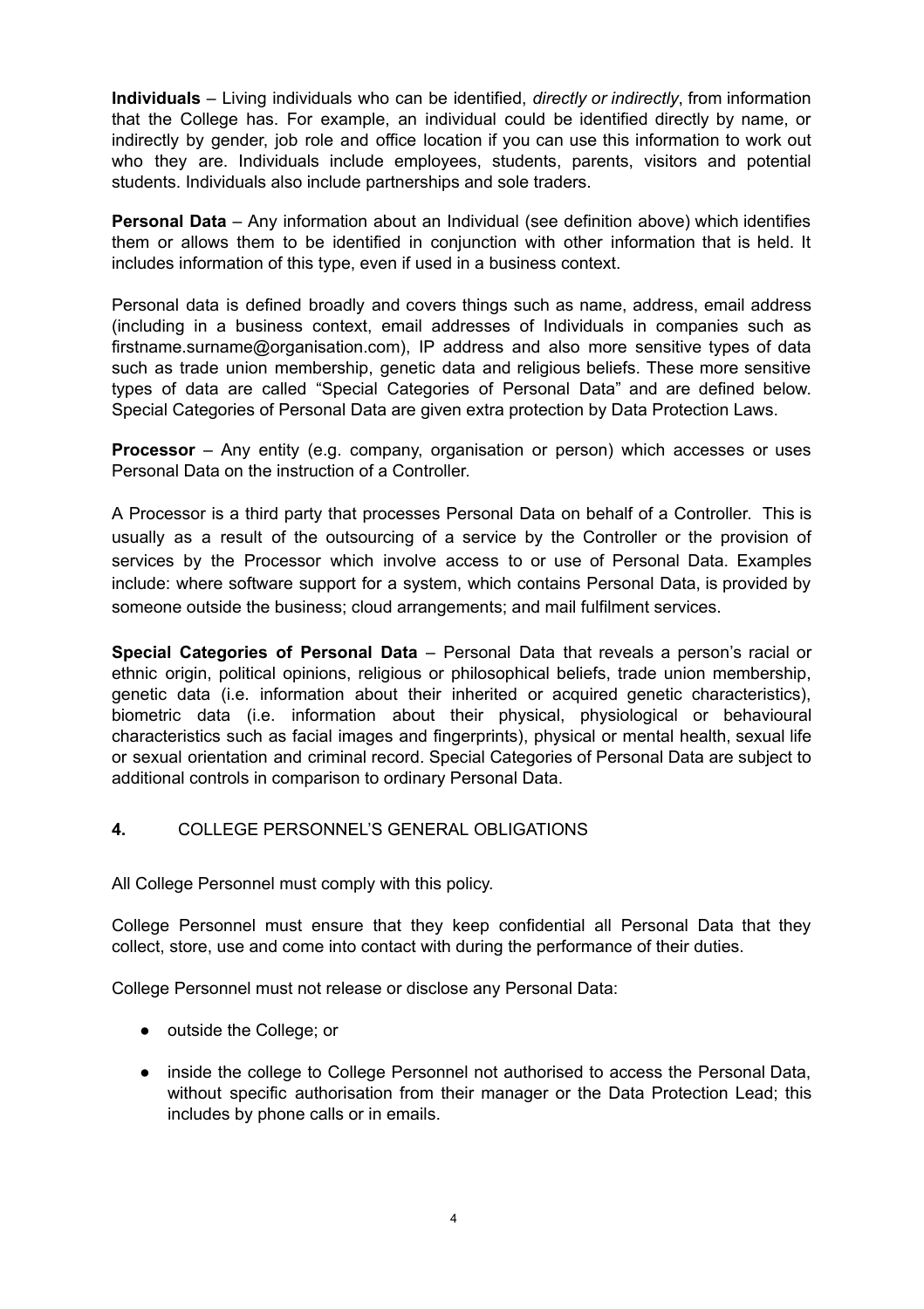College Personnel must take all steps to ensure there is no unauthorised access to Personal Data whether by other College Personnel who are not authorised to see such Personal Data or by people outside the College.

## <span id="page-4-0"></span>**5.** DATA PROTECTION PRINCIPLES

When using Personal Data, Data Protection Laws require that the College complies with the following principles. These principles require Personal Data to be:

- processed lawfully, fairly and in a transparent manner;
- collected for specified, explicit and legitimate purposes and not further processed in a manner that is incompatible with those purposes;
- adequate, relevant and limited to what is necessary for the purposes for which it is being processed;
- accurate and kept up to date, meaning that every reasonable step must be taken to ensure that Personal Data that is inaccurate is erased or rectified as soon as possible;
- kept for no longer than is necessary for the purposes for which it is being processed; and
- processed in a manner that ensures appropriate security of the Personal Data, including protection against unauthorised or unlawful processing and against accidental loss, destruction or damage, using appropriate technical or organisational measures.

These principles are considered in more detail in the remainder of this Policy.

In addition to complying with the above requirements the College also has to demonstrate in writing that it complies with them. The College has a number of policies and procedures in place, including this Policy and the documentation referred to in it, to ensure that the College can demonstrate its compliance.

## <span id="page-4-1"></span>**6.** LAWFUL USE OF PERSONAL DATA

In order to collect and/or use Personal Data lawfully the College needs to be able to show that its use meets one of a number of legal grounds. Please click here to see the detailed grounds

[https://ico.org.uk/for-organisations/guide-to-the-general-data-protection-regulation-gdpr/lawfu](https://ico.org.uk/for-organisations/guide-to-the-general-data-protection-regulation-gdpr/lawful-basis-for-processing) [l-basis-for-processing](https://ico.org.uk/for-organisations/guide-to-the-general-data-protection-regulation-gdpr/lawful-basis-for-processing)

In addition when the College collects and/or uses Special Categories of Personal Data, the College has to show that one of a number of additional conditions is met.

Please click here to see the detailed additional conditions [https://ico.org.uk/for-organisations/guide-to-the-general-data-protection-regulation-gdpr/speci](https://ico.org.uk/for-organisations/guide-to-the-general-data-protection-regulation-gdpr/special-category-data) [al-category-data](https://ico.org.uk/for-organisations/guide-to-the-general-data-protection-regulation-gdpr/special-category-data)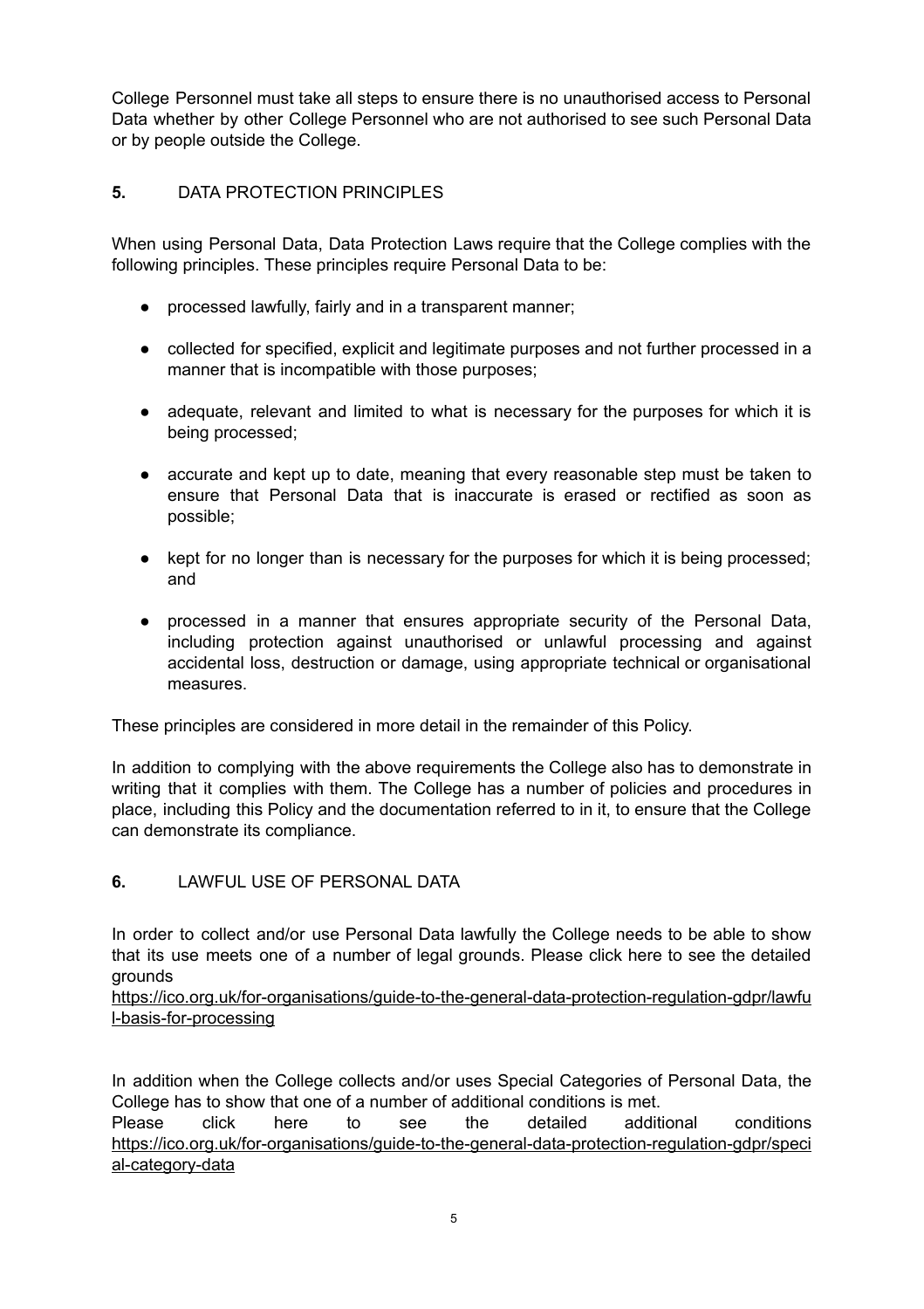The College has carefully assessed how it uses Personal Data and how it complies with the obligations set out in paragraphs 6.1 and 6.2. If the College changes how it uses Personal Data, the College needs to update this record and may also need to notify Individuals about the change. If College Personnel therefore intend to change how they use Personal Data at any point they must notify the Data Protection Lead who will decide whether their intended use requires amendments to be made and any other controls which need to apply.

### <span id="page-5-0"></span>**7.** TRANSPARENT PROCESSING – PRIVACY NOTICES

Where the College collects Personal Data directly from Individuals, the College will inform them about how the College uses their Personal Data. This is in a privacy notice. The College has adopted the following privacy notices: General Privacy Notice, Staff Privacy Policy and Student Privacy Policy.

If the College receives Personal Data about an Individual from other sources, the College will provide the Individual with a privacy notice about how the College will use their Personal Data. This will be provided as soon as reasonably possible and in any event within one month.

If the College changes how it uses Personal Data, the College may need to notify Individuals about the change. If College Personnel therefore intend to change how they use Personal Data please notify the Data Protection Lead who will decide whether the College Personnel's intended use requires amendments to be made to the privacy notices and any other controls which need to apply.

## <span id="page-5-1"></span>**8.** DATA QUALITY – ENSURING THE USE OF ACCURATE, UP TO DATE AND RELEVANT PERSONAL DATA

Data Protection Laws require that the College only collects and processes Personal Data to the extent that it is required for the specific purpose(s) notified to the Individual in a privacy notice (see paragraph 7 above) and as set out in the College's record of how it uses Personal Data. The College is also required to ensure that the Personal Data the College holds is accurate and kept up to date.

All College Personnel that collect and record Personal Data shall ensure that the Personal Data is recorded accurately, is kept up to date and shall also ensure that they limit the collection and recording of Personal Data to that which is adequate, relevant and limited to what is necessary in relation to the purpose for which it is collected and used.

All College Personnel that obtain Personal Data from sources outside the College shall take reasonable steps to ensure that the Personal Data is recorded accurately, is up to date and limited to that which is adequate, relevant and limited to what is necessary in relation to the purpose for which it is collected and used. This does not require College Personnel to independently check the Personal Data obtained.

In order to maintain the quality of Personal Data, all College Personnel that access Personal Data shall ensure that they review, maintain and update it to ensure that it remains accurate, up to date, adequate, relevant and limited to what is necessary in relation to the purpose for which it is collected and used. Please note that this does not apply to Personal Data which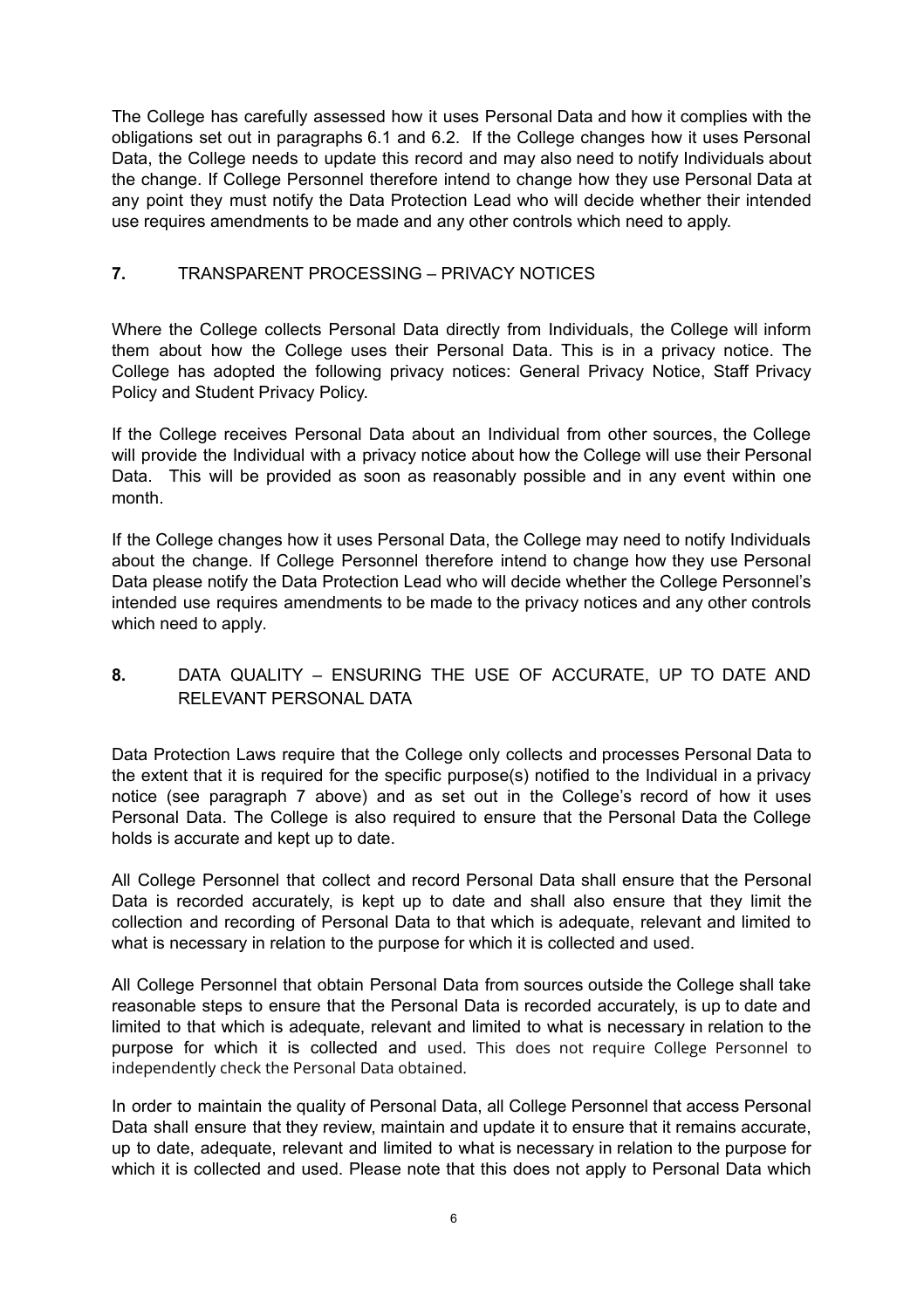the College must keep in its original form (e.g. for legal reasons or that which is relevant to an investigation).

The College recognises the importance of ensuring that Personal Data is amended, rectified, erased or its use restricted where this is appropriate under Data Protection Laws. The College has a Rights of Individuals Policy and a Rights of Individuals Procedure which set out how the College responds to requests relating to these issues. Any request from an individual for the amendment, rectification, erasure or restriction of the use of their Personal Data should be dealt with in accordance with those documents.

## <span id="page-6-0"></span>**9.** PERSONAL DATA MUST NOT BE KEPT FOR LONGER THAN NEEDED

Data Protection Laws require that the College does not keep Personal Data longer than is necessary for the purpose or purposes for which the College collected it.

The College has assessed the types of Personal Data that it holds and the purposes it uses it for and has set retention periods for the different types of Personal Data processed by the College, the reasons for those retention periods and how the College securely deletes Personal Data at the end of those periods. These are set out in the Data Retention Policy.

If College Personnel feel that a particular item of Personal Data needs to be kept for more or less time than the retention period set out in the Data Retention Policy, for example because there is a requirement of law, or if College Personnel have any questions about this Policy or the College's Personal Data retention practices, they should contact the Data Protection Lead for guidance.

#### <span id="page-6-1"></span>**10.** DATA SECURITY

The College takes information security very seriously and the College has security measures against unlawful or unauthorised processing of Personal Data and against the accidental loss of, or damage to, Personal Data. The College has in place procedures and technologies to maintain the security of all Personal Data from the point of collection to the point of destruction.

#### <span id="page-6-2"></span>**11.** DATA BREACH

Whilst the College takes information security very seriously, unfortunately, in today's environment, it is possible that a security breach could happen which may result in the unauthorised loss of, access to, deletion of or alteration of Personal Data. If this happens there will be a Personal Data breach and College Personnel must comply with the College's Data Breach Notification Policy. Please see paragraphs 11.2 and 11.3 for examples of what can be a Personal Data breach. Please familiarise yourself with it as it contains important obligations which College Personnel need to comply with in the event of Personal Data breaches.

Personal Data breach is defined very broadly and is effectively any failure to keep Personal Data secure, which leads to the accidental or unlawful loss (including loss of access to), destruction, alteration or unauthorised disclosure of Personal Data. Whilst most Personal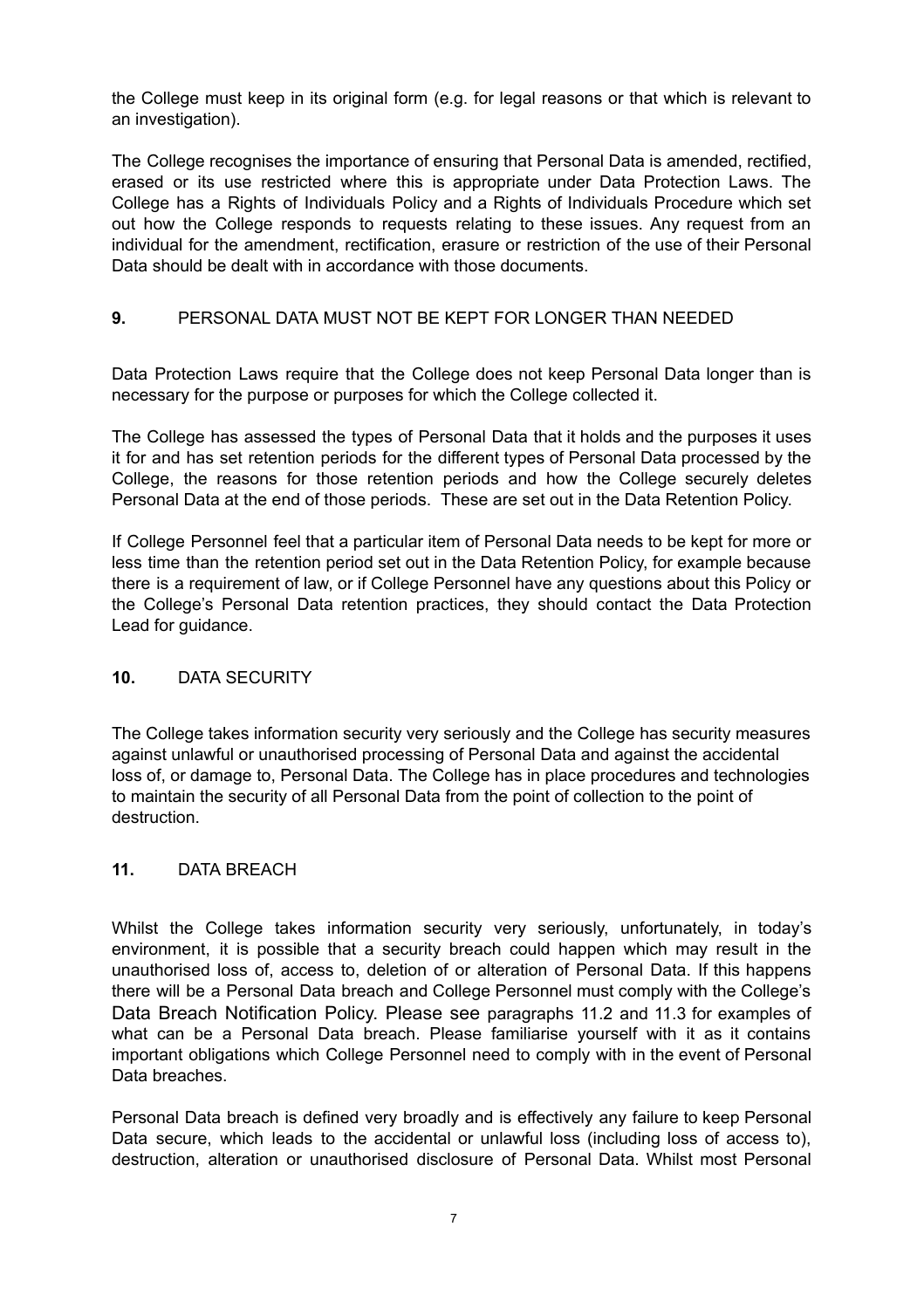Data breaches happen as a result of action taken by a third party, they can also occur as a result of something someone internal does.

There are three main types of Personal Data breach which are as follows:

**Confidentiality breach** - where there is an unauthorised or accidental disclosure of, or access to, Personal Data e.g. hacking, accessing internal systems that a College Personnel is not authorised to access, accessing Personal Data stored on a lost laptop, phone or other device, people "blagging" access to Personal Data they have no right to access, putting the wrong letter in the wrong envelope, sending an email to the wrong student, or disclosing information over the phone to the wrong person;

**Availability breach** - where there is an accidental or unauthorised loss of access to, or destruction of, Personal Data e.g. loss of a memory stick, laptop or device, denial of service attack, infection of systems by ransom ware, deleting Personal Data in error, loss of access to Personal Data stored on systems, inability to restore access to Personal Data from back up, or loss of an encryption key; and

<span id="page-7-0"></span>**Integrity breach** - where there is an unauthorised or accidental alteration of Personal Data.

## **12.** APPOINTING CONTRACTORS WHO ACCESS THE COLLEGE'S PERSONAL **DATA**

If the College appoints a contractor who is a Processor of the College's Personal Data, Data Protection Laws require that the College only appoints them where the College has carried out sufficient due diligence and only where the College has appropriate contracts in place.

One requirement of GDPR is that a Controller must only use Processors who meet the requirements of the GDPR and protect the rights of individuals. This means that data protection due diligence should be undertaken on both new and existing suppliers. Once a Processor is appointed they should be audited periodically to ensure that they are meeting the requirements of their contract in relation to Data Protection.

Any contract where an organisation appoints a Processor must be in writing.

You are considered as having appointed a Processor where you engage someone to perform a service for you and as part of it they may get access to your Personal Data. Where you appoint a Processor you, as Controller remain responsible for what happens to the Personal Data.

GDPR requires the contract with a Processor to contain the following obligations as a minimum;

- to only act on the written instructions of the Controller;
- to not export Personal Data without the Controller's instruction;
- to ensure staff are subject to confidentiality obligations;
- to take appropriate security measures;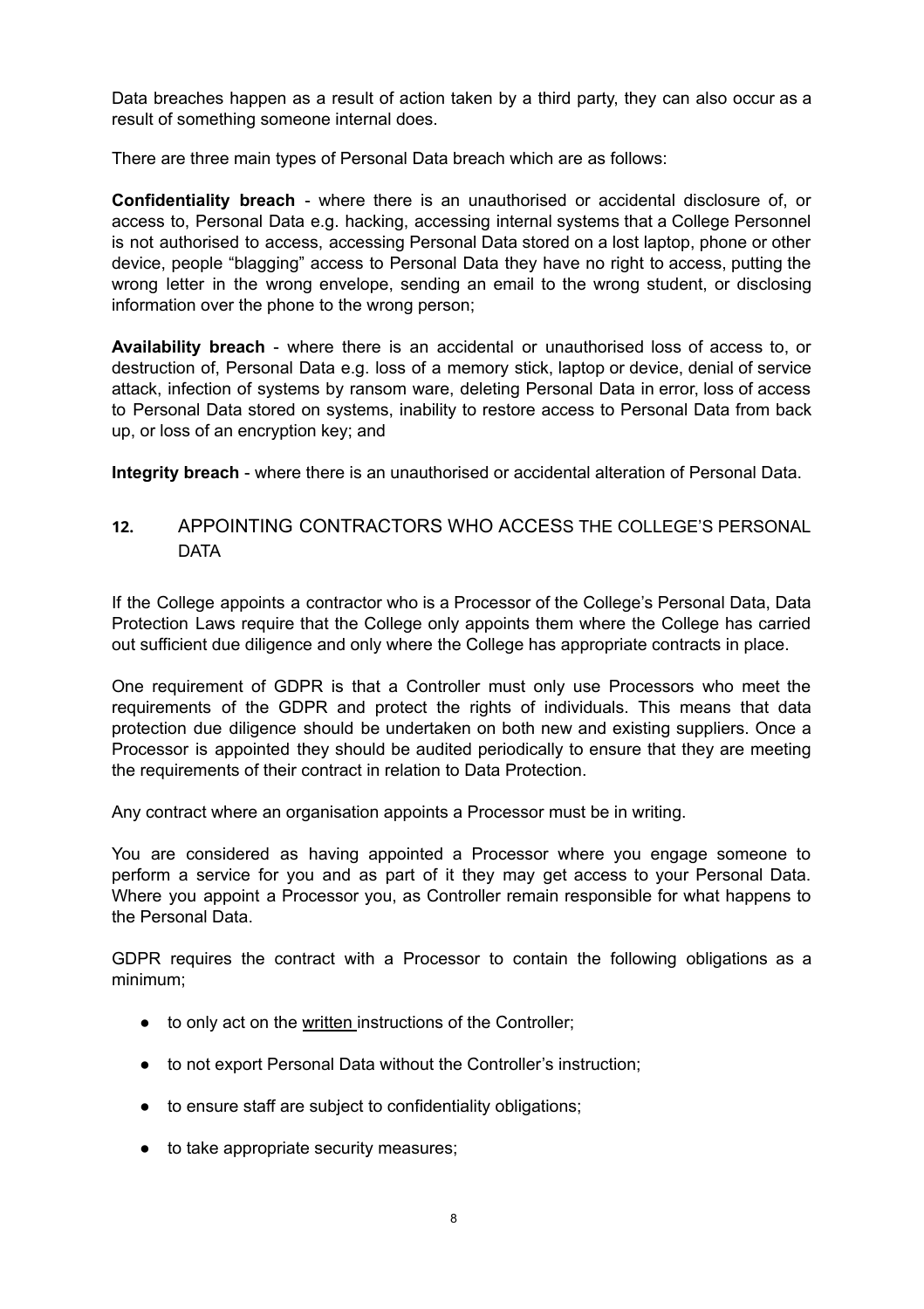- to only engage sub-processors with the prior consent (specific or general) of the Controller and under a written contract;
- to keep the Personal Data secure and assist the Controller to do so;
- to assist with the notification of Data Breaches and Data Protection Impact Assessments;
- to assist with subject access/individuals rights;
- to delete/return all Personal Data as requested at the end of the contract;
- to submit to audits and provide information about the processing; and
- to tell the Controller if any instruction is in breach of the GDPR or other EU or member state data protection law.

In addition the contract should set out:

- The subject-matter and duration of the processing;
- the nature and purpose of the processing;
- the type of Personal Data and categories of individuals; and
- the obligations and rights of the Controller.

#### <span id="page-8-0"></span>**13.** INDIVIDUALS' RIGHTS

GDPR gives individuals more control about how their data is collected and stored and what is done with it. Some existing rights of individuals have been expanded upon and some new rights have been introduced. It is extremely important that Colleges plan how they will handle these requests under GDPR.

The different types of rights of individuals are reflected in this paragraph.

#### **Subject Access Requests**

Individuals have the right under the GDPR to ask a College to confirm what Personal Data they hold in relation to them and provide them with the data. This is not a new right but additional information has to be provided and the timescale for providing it has been reduced from 40 days to one month (with a possible extension if it is a complex request). In addition, you will no longer be able to charge a fee for complying with the request.

Subject Access Requests are becoming more and more common and are often made in the context of a dispute which means that it is crucial that they are handled appropriately to avoid a complaint being made to the ICO.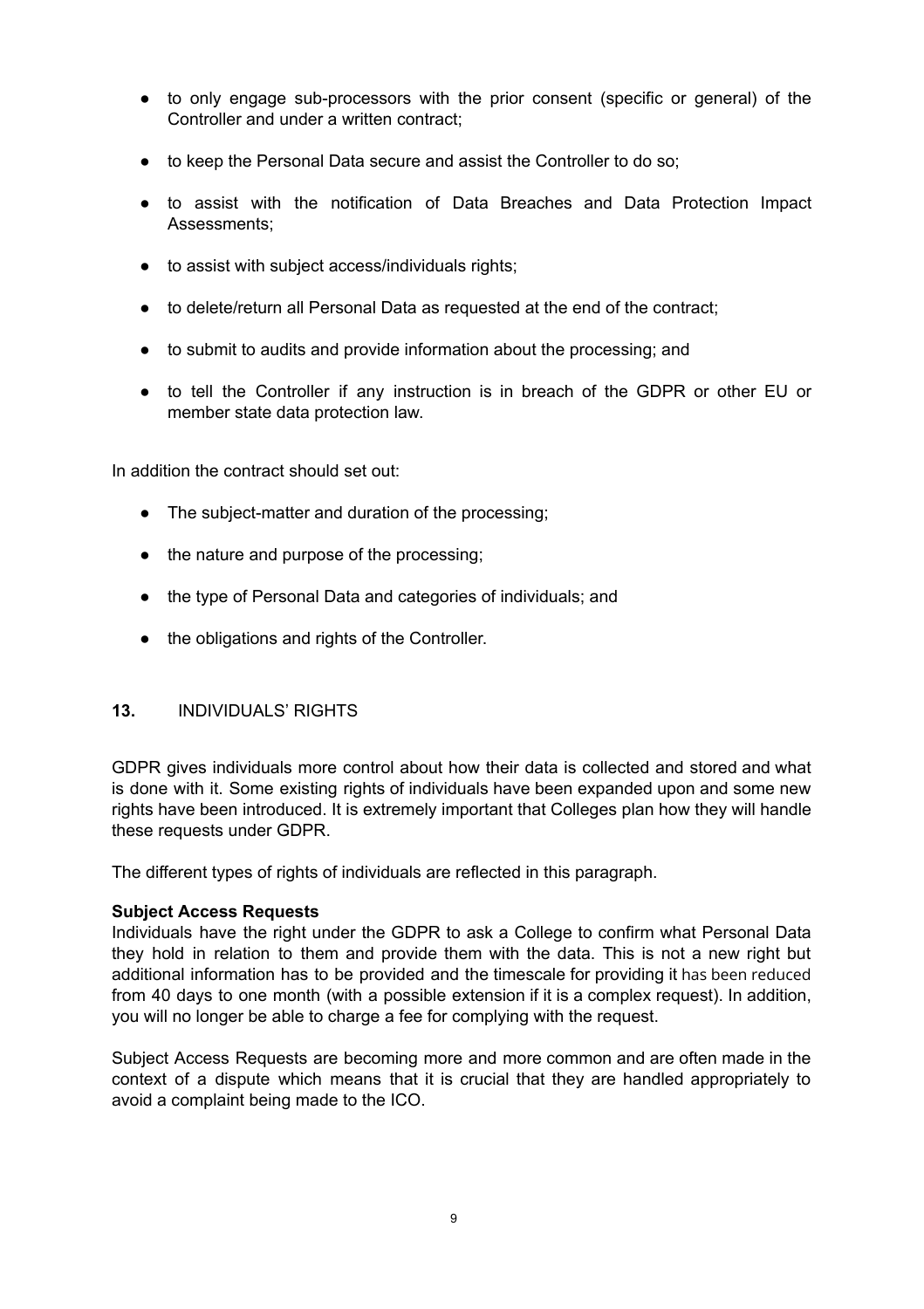## **Right of Erasure (Right to be Forgotten)**

This is a limited right for individuals to request the erasure of Personal Data concerning them where:

- the use of the Personal Data is no longer necessary;
- their consent is withdrawn and there is no other legal ground for the processing;
- the individual objects to the processing and there are no overriding legitimate grounds for the processing;
- the Personal Data has been unlawfully processed; and
- the Personal Data has to be erased for compliance with a legal obligation.

In a marketing context, where Personal Data is collected and processed for direct marketing purposes, the individual has a right to object to processing at any time. Where the individual objects, the Personal Data must not be processed for such purposes.

### **Right of Data Portability**

An individual has the right to request that data concerning them is provided to them in a structured, commonly used and machine readable format where:

- the processing is based on consent or on a contract; and
- the processing is carried out by automated means

This right isn't the same as subject access and is intended to give individuals a subset of their data.

#### **The Right of Rectification and Restriction**

Finally, individuals are also given the right to request that any Personal Data is rectified if inaccurate and to have use of their Personal Data restricted to particular purposes in certain circumstances.

The College will use all Personal Data in accordance with the rights given to Individuals' under Data Protection Laws, and will ensure that it allows Individuals to exercise their rights in accordance with the College's Rights of Individuals Policy and Rights of Individuals Procedure. Please familiarise yourself with these documents as they contain important obligations which College Personnel need to comply with in relation to the rights of Individuals over their Personal Data.

## <span id="page-9-0"></span>**14.** MARKETING AND CONSENT

The College will sometimes contact Individuals to send them marketing or to promote the College. Where the College carries out any marketing, Data Protection Laws require that this is only done in a legally compliant manner.

Marketing consists of any advertising or marketing communication that is directed to particular individuals. GDPR brings about a number of important changes for organisations that market to individuals, including: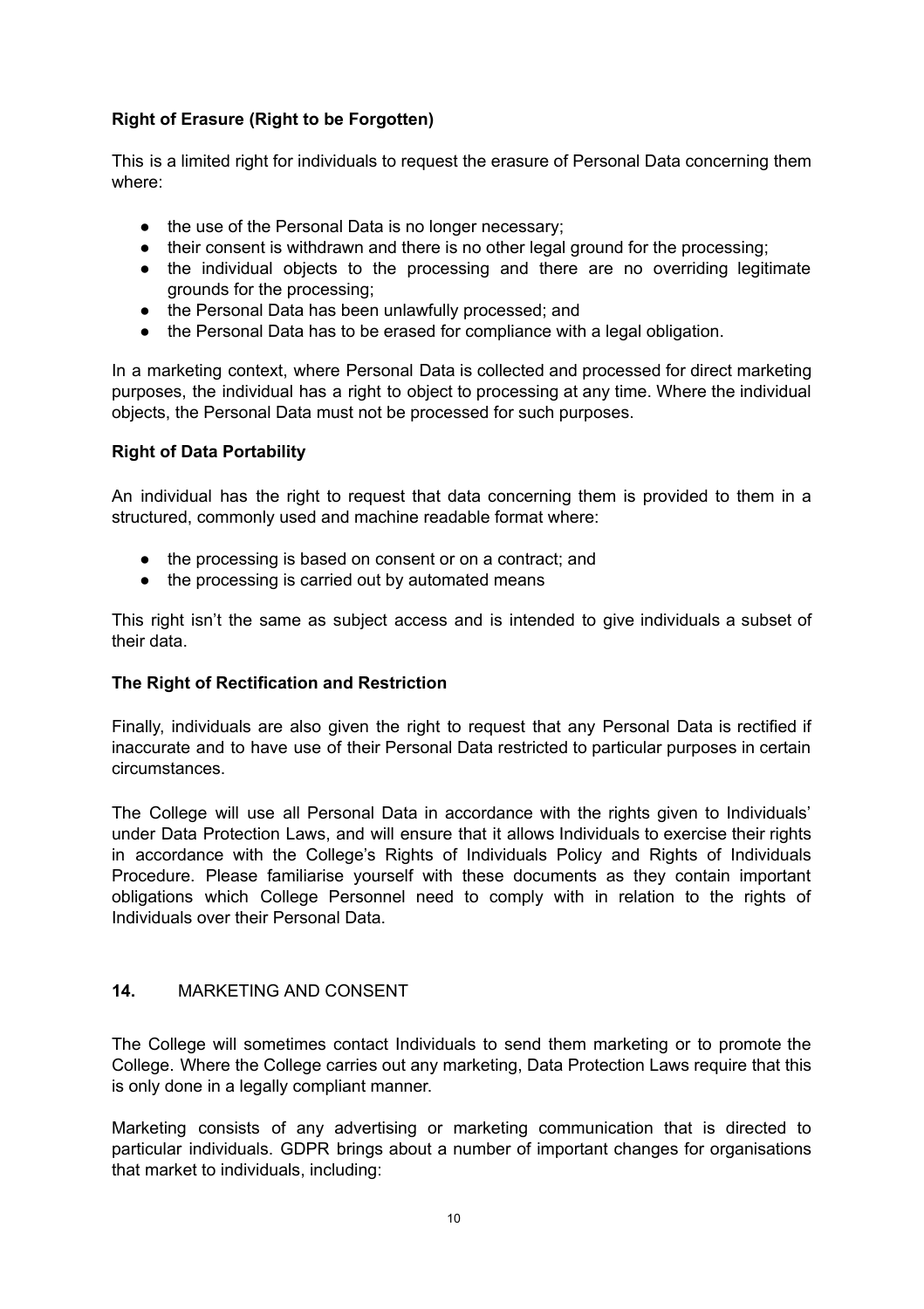- providing more detail in their privacy notices, including for example whether profiling takes place; and
- rules on obtaining consent will be stricter and will require an individual's "clear affirmative action". The ICO like consent to be used in a marketing context.

Colleges also need to be aware of the Privacy and Electronic Communications Regulations (PECR) that sit alongside data protection. PECR apply to direct marketing i.e. a communication directed to particular individuals and covers any advertising/marketing material. It applies to electronic communication i.e. calls, emails, texts, faxes. PECR rules apply even if you are not processing any personal data

Consent is central to electronic marketing. We would recommend that best practice is to provide an un-ticked opt-in box.

Alternatively, the College may be able to market using a "soft opt in" if the following conditions were met:

- contact details have been obtained in the course of a sale (or negotiations for a sale);
- the College are marketing its own similar services; and
- the College gives the individual a simple opportunity to refuse to opt out of the marketing, both when first collecting the details and in every message after that.

#### <span id="page-10-0"></span>**15.** AUTOMATED DECISION MAKING AND PROFILING

Under Data Protection Laws there are controls around profiling and automated decision making in relation to Individuals.

**Automated Decision Making** happens where the College makes a decision about an Individual solely by automated means without any human involvement and the decision has legal or other significant effects; and

**Profiling** happens where the College automatically uses Personal Data to evaluate certain things about an Individual.

Any Automated Decision Making or Profiling which the College carries out can only be done once the College is confident that it is complying with Data Protection Laws. If College Personnel therefore wish to carry out any Automated Decision Making or Profiling College Personnel must inform the Data Protection Lead.

College Personnel must not carry out Automated Decision Making or Profiling without the approval of the Data Protection Lead.

The College does not carry out Automated Decision Making or Profiling in relation to its employees.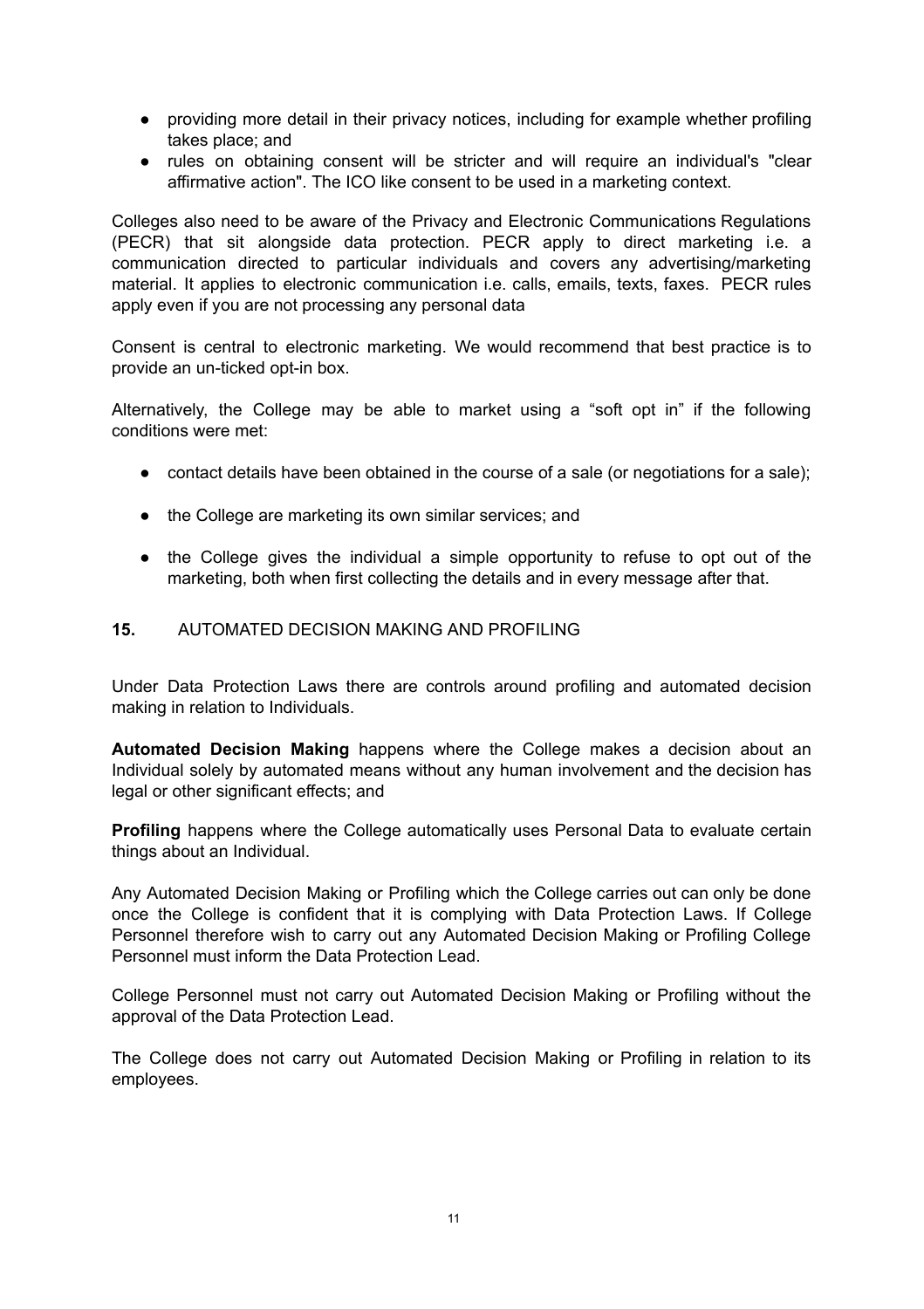### <span id="page-11-0"></span>**16.** DATA PROTECTION IMPACT ASSESSMENTS (DPIA)

The GDPR introduces a new requirement to carry out a risk assessment in relation to the use of Personal Data for a new service, product or process. This must be done prior to the processing via a Data Protection Impact Assessment (**"DPIA"**). A DPIA should be started as early as practical in the design of processing operations. A DPIA is not a prohibition on using Personal Data but is an assessment of issues affecting Personal Data which need to be considered before a new product/service/process is rolled out. The process is designed to:

- describe the collection and use of Personal Data;
- assess its necessity and its proportionality in relation to the purposes;
- assess the risks to the rights and freedoms of individuals; and
- the measures to address the risks.

A DPIA must be completed where the use of Personal Data is likely to result in a high risk to the rights and freedoms of individuals. The ICO's standard DPIA template is available from [www.ico.org.uk.](http://www.ico.org.uk/)

Where a DPIA reveals risks which are not appropriately mitigated the ICO must be consulted.

Where the College is launching or proposing to adopt a new process, product or service which involves Personal Data, the College needs to consider whether it needs to carry out a DPIA as part of the project initiation process. The College needs to carry out a DPIA at an early stage in the process so that the College can identify and fix problems with its proposed new process, product or service at an early stage, reducing the associated costs and damage to reputation, which might otherwise occur.

Situations where the College may have to carry out a Data Protection Impact Assessment include the following (please note that this list is not exhaustive):

- large scale and systematic use of Personal Data for the purposes of Automated Decision Making or Profiling (see definitions above) where legal or similarly significant decisions are made;
- large scale use of Special Categories of Personal Data, or Personal Data relating to criminal convictions and offences e.g. the use of high volumes of health data; or
- systematic monitoring of public areas on a large scale e.g. CCTV cameras.

<span id="page-11-1"></span>All DPIAs must be reviewed and approved by the Data Protection Lead.

## **17.** TRANSFERRING PERSONAL DATA TO A COUNTRY OUTSIDE THE EEA

Data Protection Laws impose strict controls on Personal Data being transferred outside the EEA. Transfer includes sending Personal Data outside the EEA but also includes storage of Personal Data or access to it outside the EEA. It needs to be thought about whenever the College appoints a supplier outside the EEA or the College appoints a supplier with group